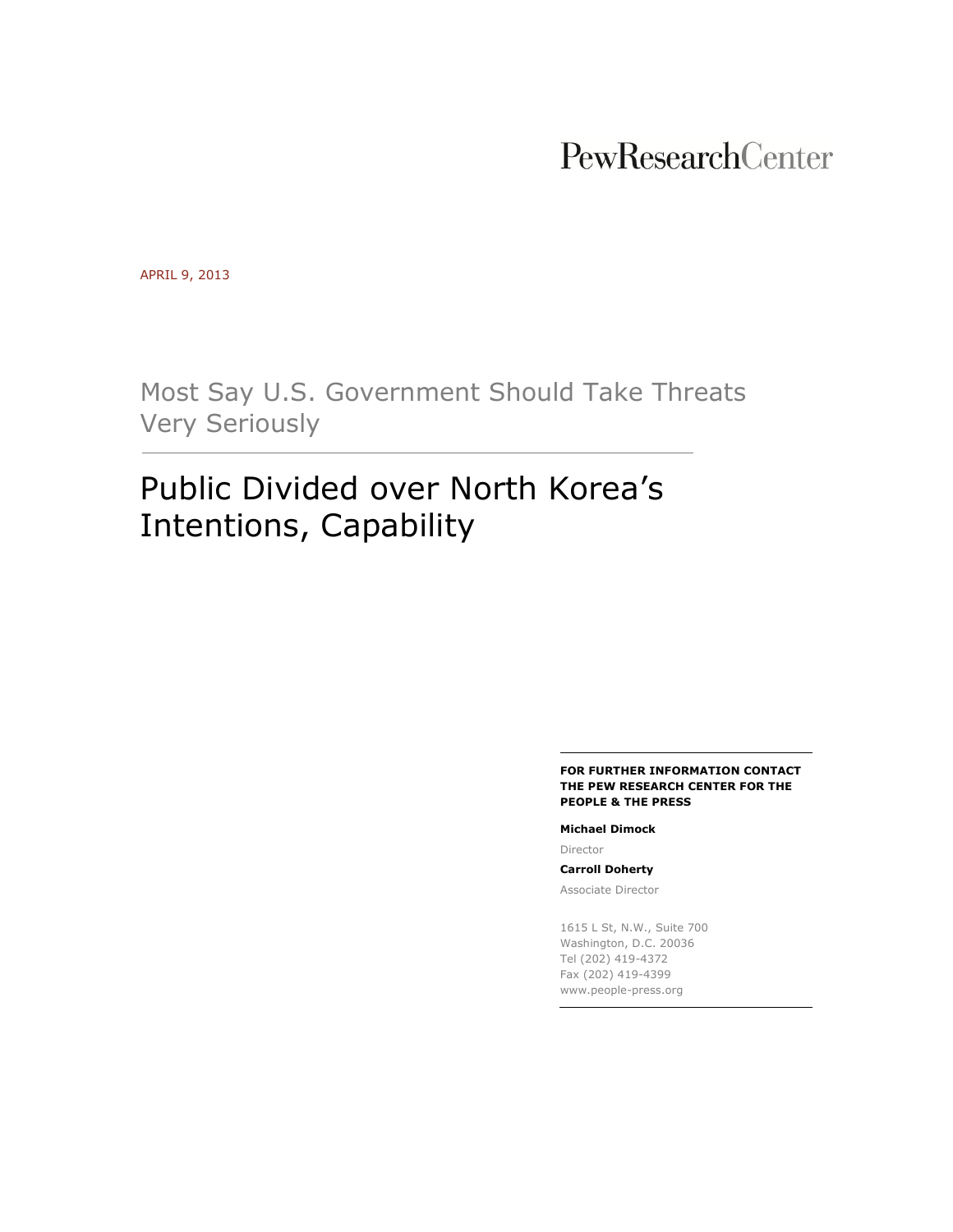## Most Say U.S. Government Should Take Threats Very Seriously Public Divided over North Korea's Intentions, **Capability**

A majority of Americans say that the United States should take North Korea's nuclear threats very seriously. At the same time, the public is divided over whether North Korea's leadership is willing and capable of following through on its threats against the United States.

The national survey by the Pew Research Center, conducted April 4-7 among 1,003 adults, finds that 56% say the government should take North Korea's threats to use nuclear missiles against the U.S. very seriously. Another 27% say the government should take North Korea's threats somewhat seriously.

About half of Americans (47%) think that North Korea's leadership is really willing to follow through on its threats against the United States; 41% think North Korea is not really willing to follow through.

Opinion also is divided about North Korea's ability to make good on its threats: 47% say it is capable of launching a nuclear missile that could reach the U.S. while 43% say it is not capable.

About a third of the public (36%) says they are paying very close attention to news about

## **Views of North Korea's Nuclear Threats**

*How seriously should the U.S. government take North Korea's threats to use nuclear missiles against the U.S.?*



PEW RESEARCH CENTER April 4-7, 2013.

North Korea's military threats and plans to restart its nuclear reactor, making this the most closely followed foreign news story of the year. Those who are following news about North Korea's threats very closely are far more likely than those following it less closely to say that the government should take the threats very seriously (73% vs. 46%).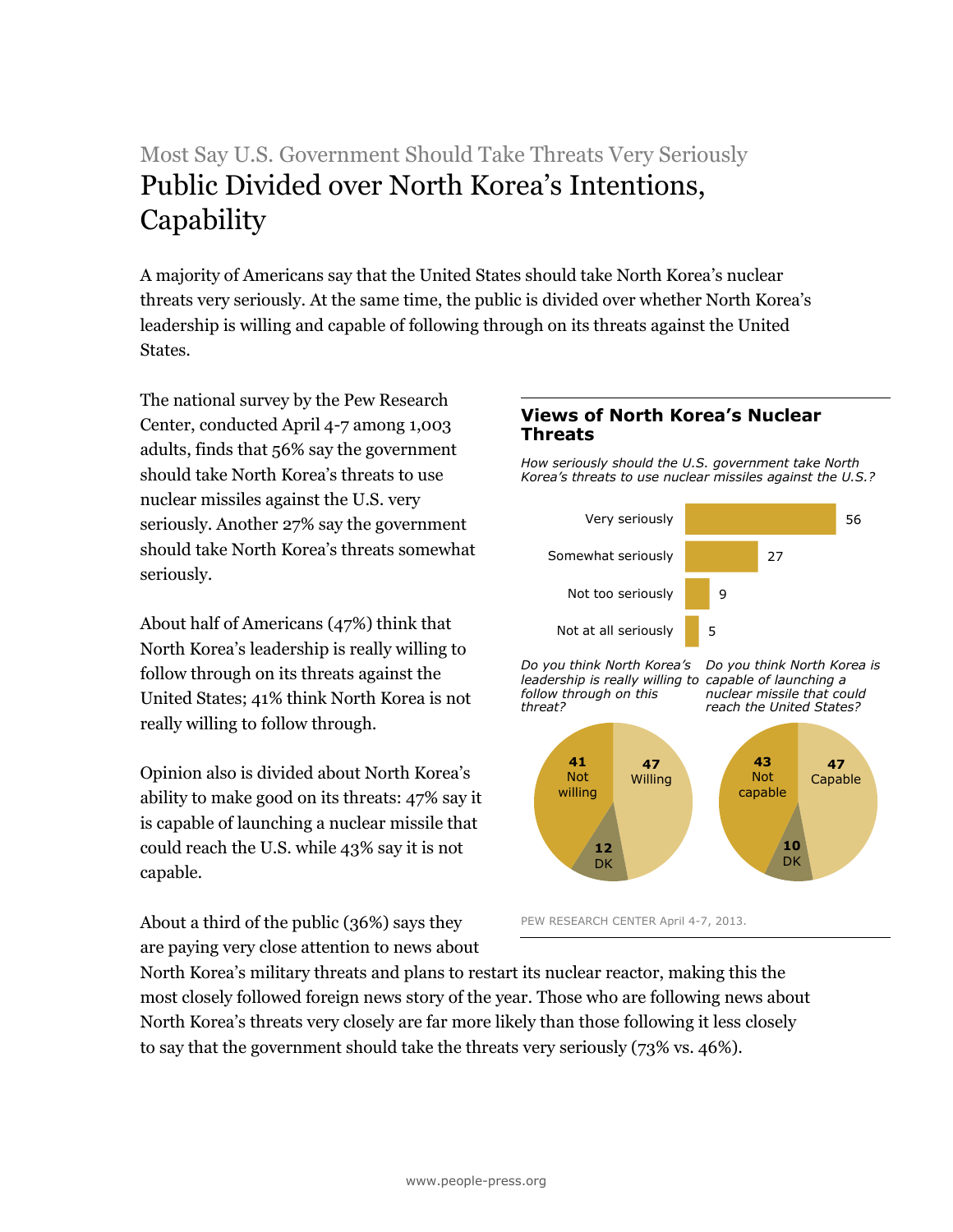In addition, far more of those who are tracking North Korean news very closely say the country's leaders are really willing to follow through on its threats (59% vs. 40% those following less closely).

However, assessments of whether North Korea is capable of reaching the U.S. with a

| nuclear missile are identical<br>among those who are | Age, Partisan, Educational Differences in |                                       |                                                |                                  |  |  |
|------------------------------------------------------|-------------------------------------------|---------------------------------------|------------------------------------------------|----------------------------------|--|--|
| tracking news about North                            | <b>Opinions about North Korean Threat</b> |                                       |                                                |                                  |  |  |
| Korea's threats very closely                         |                                           | <b>Take threats</b><br>very seriously | <b>Willing to follow</b><br>through on threats | <b>Capable of</b><br>reaching US |  |  |
| and those following the                              |                                           | $\frac{0}{0}$                         | $\frac{0}{0}$                                  | $\frac{0}{0}$                    |  |  |
| threats less closely (47%                            | Total                                     | 56                                    | 47                                             | 47                               |  |  |
| each).                                               | $18 - 29$                                 | 45                                    | 37                                             | 57                               |  |  |
|                                                      | $30 - 49$                                 | 54                                    | 43                                             | 44                               |  |  |
|                                                      | $50 - 64$                                 | 61                                    | 56                                             | 49                               |  |  |
| <b>Republicans and Democrats</b>                     | $65+$                                     | 65                                    | 51                                             | 38                               |  |  |
| have comparable levels of                            | College grad+                             | 48                                    | 39                                             | 40                               |  |  |
| interest in news from North                          | Some college                              | 57                                    | 53                                             | 46                               |  |  |
| Korea. But Republicans are                           | HS or less                                | 61                                    | 48                                             | 52                               |  |  |
| more likely to say the                               | Republican                                | 64                                    | 58                                             | 52                               |  |  |
| government should take the                           | Democrat                                  | 52                                    | 37                                             | 47                               |  |  |
| threats very seriously (64%                          | Independent                               | 57                                    | 50                                             | 45                               |  |  |
| vs. 52% of Democrats). More                          | Following news                            |                                       |                                                |                                  |  |  |
| Republicans than Democrats                           | about North<br>Korean threats             |                                       |                                                |                                  |  |  |
| also think that North Korea                          | Very closely                              | 73                                    | 59                                             | 47                               |  |  |
| is really willing to carry                           | Less closely                              | 46                                    | 40                                             | 47                               |  |  |
| through on its nuclear                               | PEW RESEARCH CENTER April 4-7, 2013.      |                                       |                                                |                                  |  |  |
| threats $(58\% \text{ vs. } 37\%).$                  |                                           |                                       |                                                |                                  |  |  |

But partisans express similar views of North Korea's military capabilities. About half of Republicans (52%) and Democrats (47%) say that North Korea is capable of launching a nuclear missile that could reach the United States.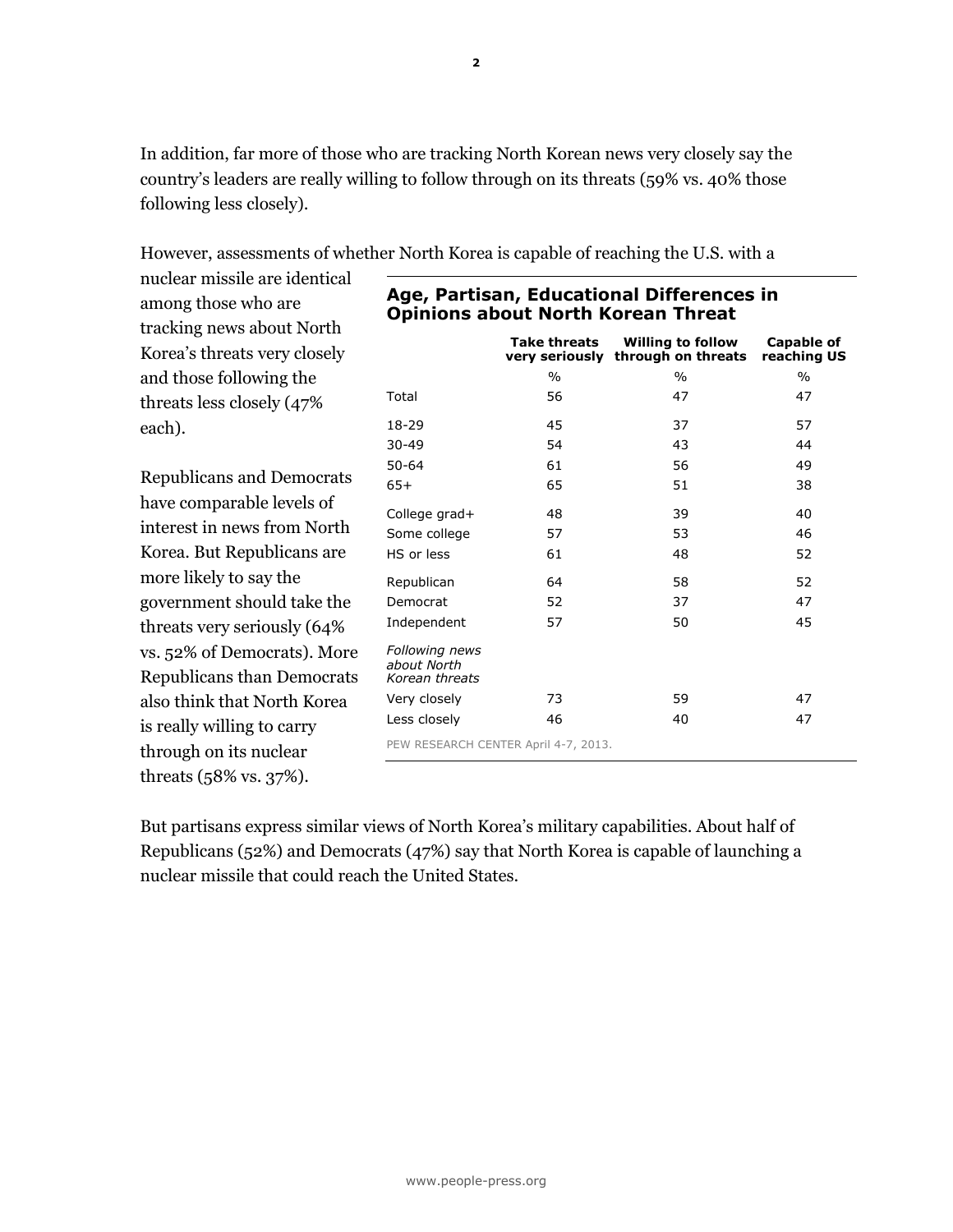## **Few See North Korea as Both 'Willing' and 'Capable'**

About a quarter of Americans (28%) see the maximum potential danger from North Korea: They say that North Korea is really willing to follow through on its threat to use nuclear weapons *and* that North Korea is capable of launching a nuclear missile that could reach the United States.

Roughly the same percentage (25%) expressed the opposite views. They say that North Korea is not really willing to use nuclear weapons against the U.S. and that its nuclear missiles would not be able to reach the United States.

## **Views of North Korea's Threats**

| % saying North Korea                    | Total |  |  |
|-----------------------------------------|-------|--|--|
| is                                      | %     |  |  |
| Willing and capable                     | 28    |  |  |
| Willing, but not capable                | 15    |  |  |
| Unwilling, but capable                  | 13    |  |  |
| Unwilling and not capable               | 25    |  |  |
| PEW RESEARCH CENTER April 4-7,<br>2013. |       |  |  |

Between those two viewpoints, comparable percentages say that North Korea is willing – but not capable – of attacking the U.S. with nuclear missiles (15%) or that while North Korea is unwilling to follow through on its military threats, it does have the capability to carry them out (13%).

Opinions about how seriously the United States government should take the threat from North Korea differ according to people's views of its intentions and capability. Fully 83% of those who say North Korea has the will and capability to attack the U.S. think the government should take the threat very seriously. Nearly two-thirds (65%) of those

### **Concern about North Korea Linked to Views of Intentions and Capability**

|                                                                                          |               | Willingness and capacity of North Korea to use<br>nuclear weapons against the U.S. |          |                |                                               |
|------------------------------------------------------------------------------------------|---------------|------------------------------------------------------------------------------------|----------|----------------|-----------------------------------------------|
| How seriously should<br>U.S. take North                                                  | Total         | Willing,<br>capable                                                                | Willing, | Unwilling,     | Unwilling,<br>not capable capable not capable |
| Korea's threats?                                                                         | $\frac{0}{0}$ | $\%$                                                                               | $\%$     | $\%$           | $\%$                                          |
| Very seriously                                                                           | 56            | 83                                                                                 | 65       | 45             | 29                                            |
| Less seriously                                                                           | 41            | 17                                                                                 | 35       | 52             | 71                                            |
| Don't know                                                                               | 3             | 1                                                                                  | $\ast$   | $\overline{3}$ | ∗                                             |
|                                                                                          | 100           | 100                                                                                | 100      | 100            | 100                                           |
| PEW RESEARCH CENTER April 4-7, 2013. Figures may not add to 100% because of<br>rounding. |               |                                                                                    |          |                |                                               |

who view North Korea as willing but not capable of attacking the U.S. agree.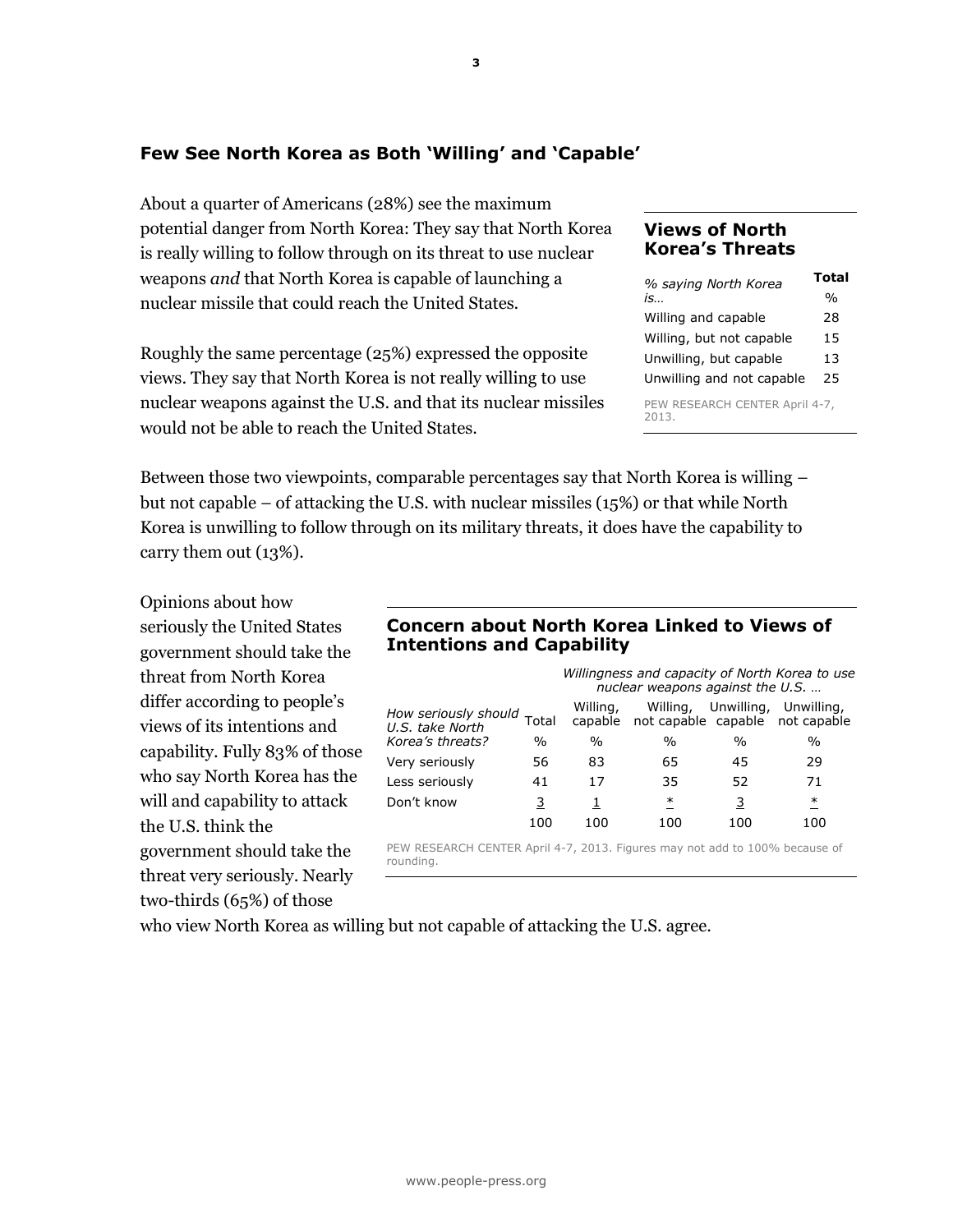Only about half (45%) of those who say North Korea is not really willing to follow through on its nuclear threats – but is capable of launching a missile that could reach the U.S. – view the threats as very serious. And just 29% of those who think that North Korea neither has the will not the capability to attack the U.S. says the government should take North Korea's threats seriously.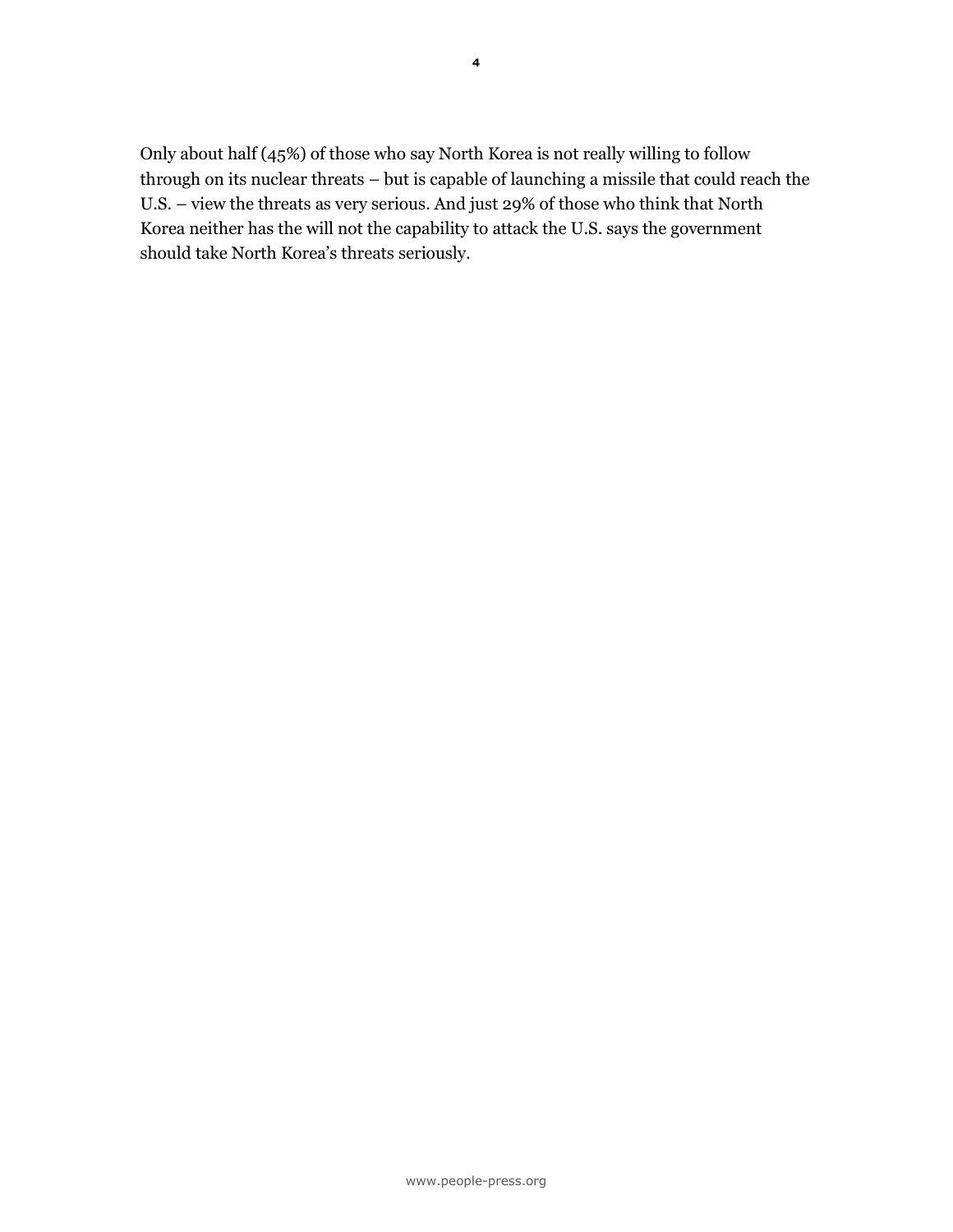## **About the Survey**

The analysis in this report is based on telephone interviews conducted April 4-7, 2013 among a national sample of 1,003 adults 18 years of age or older living in the continental United States (500 respondents were interviewed on a landline telephone, and 503 were interviewed on a cell phone, including 229 who had no landline telephone). The survey was conducted by interviewers at Princeton Data Source under the direction of Princeton Survey Research Associates International. A combination of landline and cell phone random digit dial samples were used; both samples were provided by Survey Sampling International. Interviews were conducted in English. Respondents in the landline sample were selected by randomly asking for the youngest adult male or female who is now at home. Interviews in the cell sample were conducted with the person who answered the phone, if that person was an adult 18 years of age or older. For detailed information about our survey methodology, see: [http://people-press.org/methodology/.](http://people-press.org/methodology/)

The combined landline and cell phone sample are weighted using an iterative technique that matches gender, age, education, race, Hispanic origin and region to parameters from the 2011 Census Bureau's American Community Survey and population density to parameters from the Decennial Census. The sample also is weighted to match current patterns of telephone status, based on extrapolations from the 2012 National Health Interview Survey. The weighting procedure also accounts for the fact that respondents with both landline and cell phones have a greater probability of being included in the combined sample and adjusts for household size among respondents with a landline phone. Sampling errors and statistical tests of significance take into account the effect of weighting. The following table shows the unweighted sample sizes and the error attributable to sampling that would be expected at the 95% level of confidence for different groups in the survey:

| Group                    | <b>Unweighted</b><br>sample size | Plus or minus                                  |
|--------------------------|----------------------------------|------------------------------------------------|
| Total sample             | 1,003                            | 3.7 percentage points                          |
| Republicans<br>Democrats | 262<br>301                       | 7.3 percentage points<br>6.8 percentage points |
| Independents             | 359                              | 6.2 percentage points                          |

Sample sizes and sampling errors for other subgroups are available upon request.

In addition to sampling error, one should bear in mind that question wording and practical difficulties in conducting surveys can introduce error or bias into the findings of opinion polls.

© Pew Research Center, 2013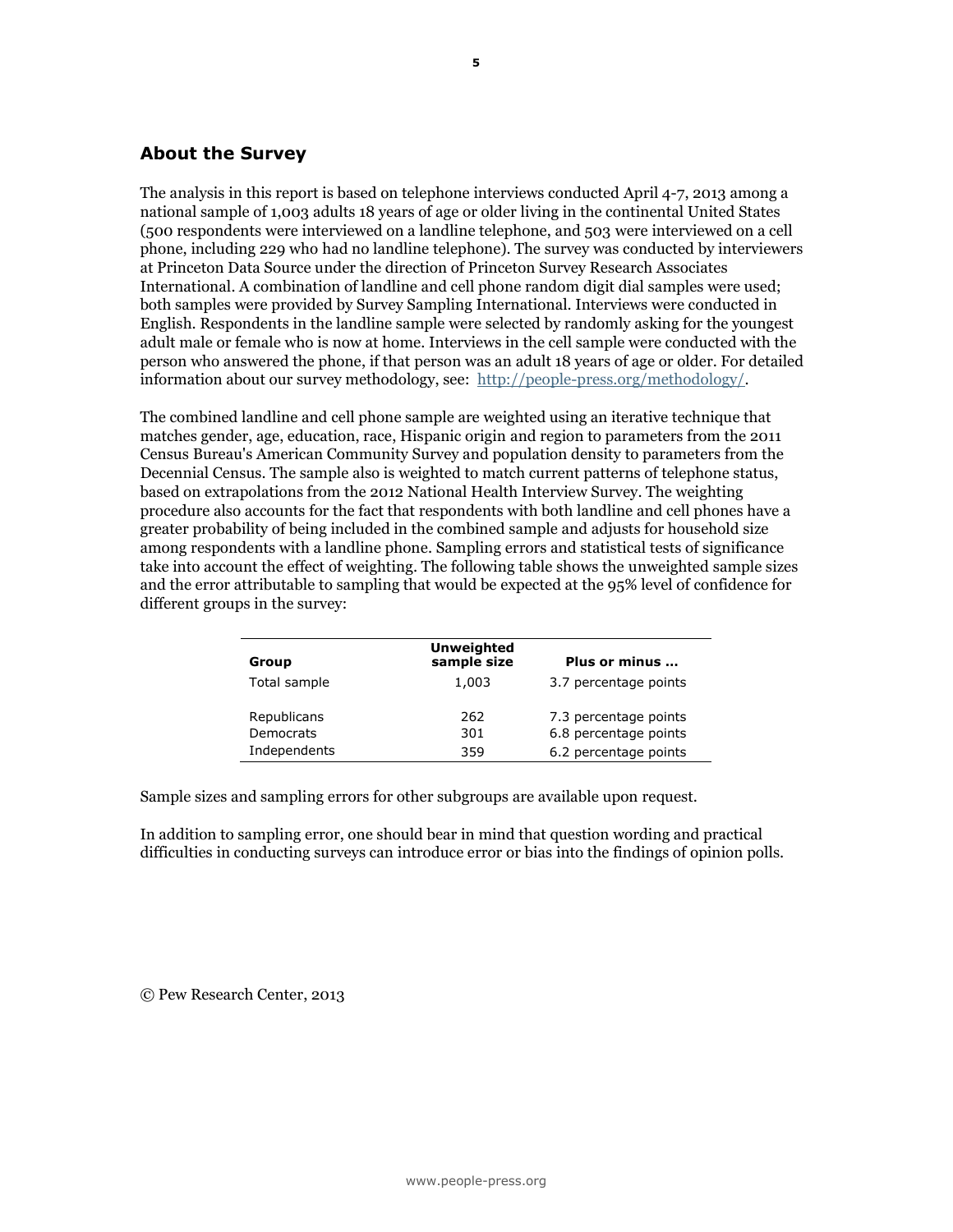#### **PEW RESEARCH CENTER April 4-7, 2013, OMNIBUS FINAL TOPLINE N=1,003**

#### **PEW.1a-c, e PREVIOUSLY RELEASED**

PEW.1 As I read a list of some stories covered by news organizations this past week, please tell me if you happened to follow each news story very closely, fairly closely, not too closely, or not at all closely. First, **[INSERT ITEM; RANDOMIZE] [IF NECESSARY** "Did you follow **[ITEM]** very closely, fairly closely, not too closely or not at all closely?"**]**

|    |                                                | Very<br>closely | Fairly<br>closely | Not too<br>closely | Not at all<br>closely | (VOL.)<br>DK/Ref |
|----|------------------------------------------------|-----------------|-------------------|--------------------|-----------------------|------------------|
| d. | Military threats from North Korea and its plan |                 |                   |                    |                       |                  |
|    | to restart a nuclear reactor                   |                 |                   |                    |                       |                  |
|    | April 4-7, 2013                                | 36              | 28                | 16                 | 20                    | $\ast$           |
|    | <b>TRENDS FOR COMPARISON:</b>                  |                 |                   |                    |                       |                  |
|    | February 14-17, 2013: North Korea              |                 |                   |                    |                       |                  |
|    | conducting a nuclear test                      | 18              | 23                | 21                 | 37                    | 1                |
|    | April 12-15, 2012: North Korea's failed        |                 |                   |                    |                       |                  |
|    | launch of a rocket carrying a satellite $^1$   | 22              | 27                | 21                 | 29                    | $\mathbf{1}$     |
|    | March 1-4, 2012: North Korea taking steps      |                 |                   |                    |                       |                  |
|    | to halt its nuclear program                    | 17              | 22                | 24                 | 36                    | 1                |
|    | January 5-8, 2012: The situation in North      |                 |                   |                    |                       |                  |
|    | Korea following the death of its leader Kim    |                 |                   |                    |                       |                  |
|    | Jong-il                                        | 17              | 29                | 24                 | 30                    | $\ast$           |
|    | December 2-5, 2010: Tensions between           |                 |                   |                    |                       |                  |
|    | North Korea and South Korea                    | 35              | 30                | 19                 | 16                    | 1                |
|    | May 27-30, 2010                                | 19              | 24                | 24                 | 32                    | 1                |
|    | May 29-June 1, 2009: Reports about North       |                 |                   |                    |                       |                  |
|    | Korea testing nuclear weapons and missiles     | 34              | 36                | 17                 | 13                    | $\ast$           |
|    | April 3-6, 2009: North Korea's plans to test   |                 |                   |                    |                       |                  |
|    | a long range missile                           | 23              | 31                | 19                 | 27                    | $\ast$           |
|    | June 27-30, 2008: North Korea takes steps      |                 |                   |                    |                       |                  |
|    | to halt its nuclear weapons program            | 19              | 30                | 26                 | 24                    | $\mathbf{1}$     |
|    | February 16-19, 2007: Recent negotiations      |                 |                   |                    |                       |                  |
|    | to shut down North Korea's nuclear             |                 |                   |                    |                       |                  |
|    | weapons program                                | 15              | 31                | 22                 | 31                    | $\mathbf{1}$     |
|    | Late October, 2006: North Korea's              |                 |                   |                    |                       |                  |
|    | announcement that it recently tested a         |                 |                   |                    |                       |                  |
|    | nuclear weapon                                 | 45              | 33                | 13                 | 8                     | 1                |
|    | February, 2005: North Korea's nuclear          |                 |                   |                    |                       |                  |
|    | weapons program                                | 22              | 34                | 22                 | 22                    | $\ast$           |
|    | September, 2003                                | 19              | 32                | 27                 | 21                    | 1                |
|    | May, 2003                                      | 27              | 40                | 22                 | 11                    | $\ast$           |
|    | March, 2003                                    | 34              | 34                | 19                 | 12                    | $\mathbf{1}$     |
|    | February, 2003                                 | 33              | 34                | 18                 | 13                    | $\overline{2}$   |
|    | January, 2003                                  | 33              | 34                | 18                 | 14                    | $\mathbf{1}$     |
|    | Late October, 2002: North Korea's              |                 |                   |                    |                       |                  |
|    | admission that it has been secretly            |                 |                   |                    |                       |                  |
|    | developing nuclear weapons                     | 25              | 31                | 23                 | 20                    | 1                |
|    | June, 1994: Reports about North Korea's        |                 |                   |                    |                       |                  |
|    | building of nuclear weapons and refusal to     |                 |                   |                    |                       |                  |
|    | allow U.N. inspections                         | 27              | 33                | 26                 | 14                    | $\ast$           |

 $\,$  1  $\,$ 

<sup>1</sup> Wording for Thursday, April 12, 2012, was: "North Korea's controversial plan to launch a rocket carrying a satellite" for PEW1.c and PEW2.